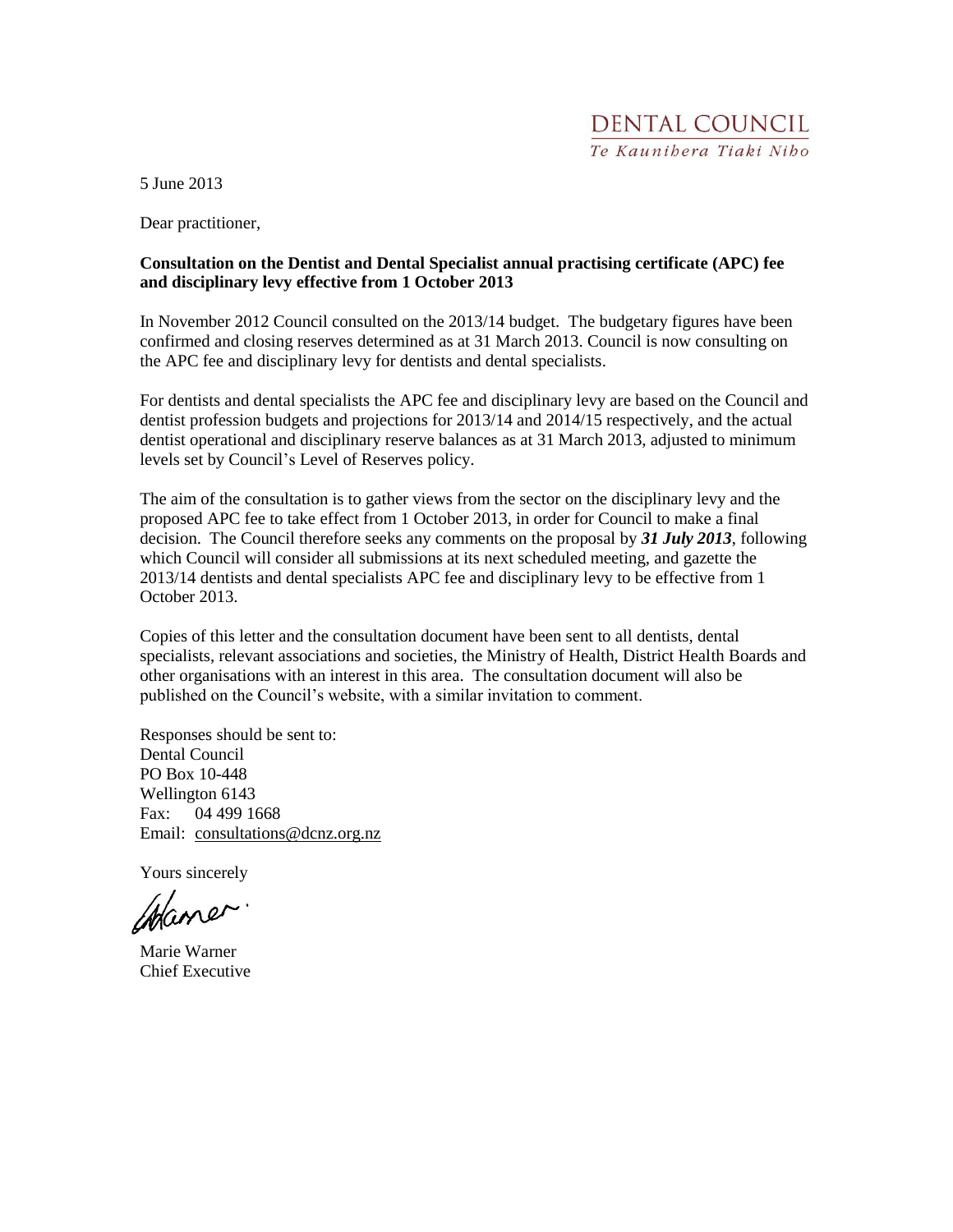# **Consultation Document**

## **Annual Practising Certificate Fee and Disciplinary Levy 2013/14 year – Dentists and Dental Specialists**

RELEASED 5 JUNE 2013 SUBMISSIONS DUE 31 JULY 2013

#### **Executive Summary**<sup>1</sup>

Health practitioner annual practising certificate (APC) fees and disciplinary levies are set by health regulatory authorities under sections 130 and 131 of the Health Practitioners Competence Assurance Act 2003 (the Act).

In November 2012 Council consulted on the 2013/14 budget that allowed for a 1.8% CPI inflation adjustment. The budgetary figures have now been confirmed and closing reserves determined. Council is consulting on the dentist and dental specialist<sup>2</sup> APC fee and disciplinary levy.

The APC fee and disciplinary levy for dentists are based on:

- Council and dentist profession budgets and projections for 2013/14 and 2014/15; and,
- the actual operational and disciplinary reserve balances for dentists as at 31 March 2013, adjusted to minimum levels set by Council under its Level of Reserves policy.

### **Components of the APC Fee and Disciplinary Levy**

The components making up the combined dentist APC fee and disciplinary levy are set out in the following table. The fees and levy are based on a budget of 2,089 practising dentists:

| <b>Dentist APC Fee and Disciplinary Levy</b> | 2013/14              | 2012/13              | $\frac{0}{0}$<br><b>Change</b> |
|----------------------------------------------|----------------------|----------------------|--------------------------------|
|                                              | <b>GST Exclusive</b> | <b>GST Exclusive</b> |                                |
| <b>Operational APC</b> fee                   | \$701.44             | \$728.93             | $(3.8\%)$                      |
| Capital replacement APC fee                  | \$28.20              | \$1.18               |                                |
| <b>Total APC Fee</b>                         | \$729.64             | \$730.11             | $(0.06\%)$                     |
| <b>Disciplinary Levy</b>                     | \$17.85              | \$29.71              | $(39.9\%)$                     |
| <b>Total APC Fee and Disciplinary Levy</b>   | \$747.49             | \$759.82             | $(1.6\%)$                      |

The APC fee and disciplinary levy for dentists for the practising year commencing 1 October 2013 is proposed at \$747.49 (\$859.61 GST inclusive). This represents a 1.6% decrease on the 2012/13 combined fee/levy of \$759.82 (\$873.79 GST inclusive),

APC fee revenue is utilised in meeting the funding of:

• Council activities (*e.g. Secretariat overheads, communications, Council member liaison and meeting costs*);

 $\overline{a}$ 

<sup>&</sup>lt;sup>1</sup> All values are GST exclusive unless otherwise stated.

<sup>&</sup>lt;sup>2</sup> Dentists and dental specialists are together referred to as "dentist(s)" in the remainder of the document.